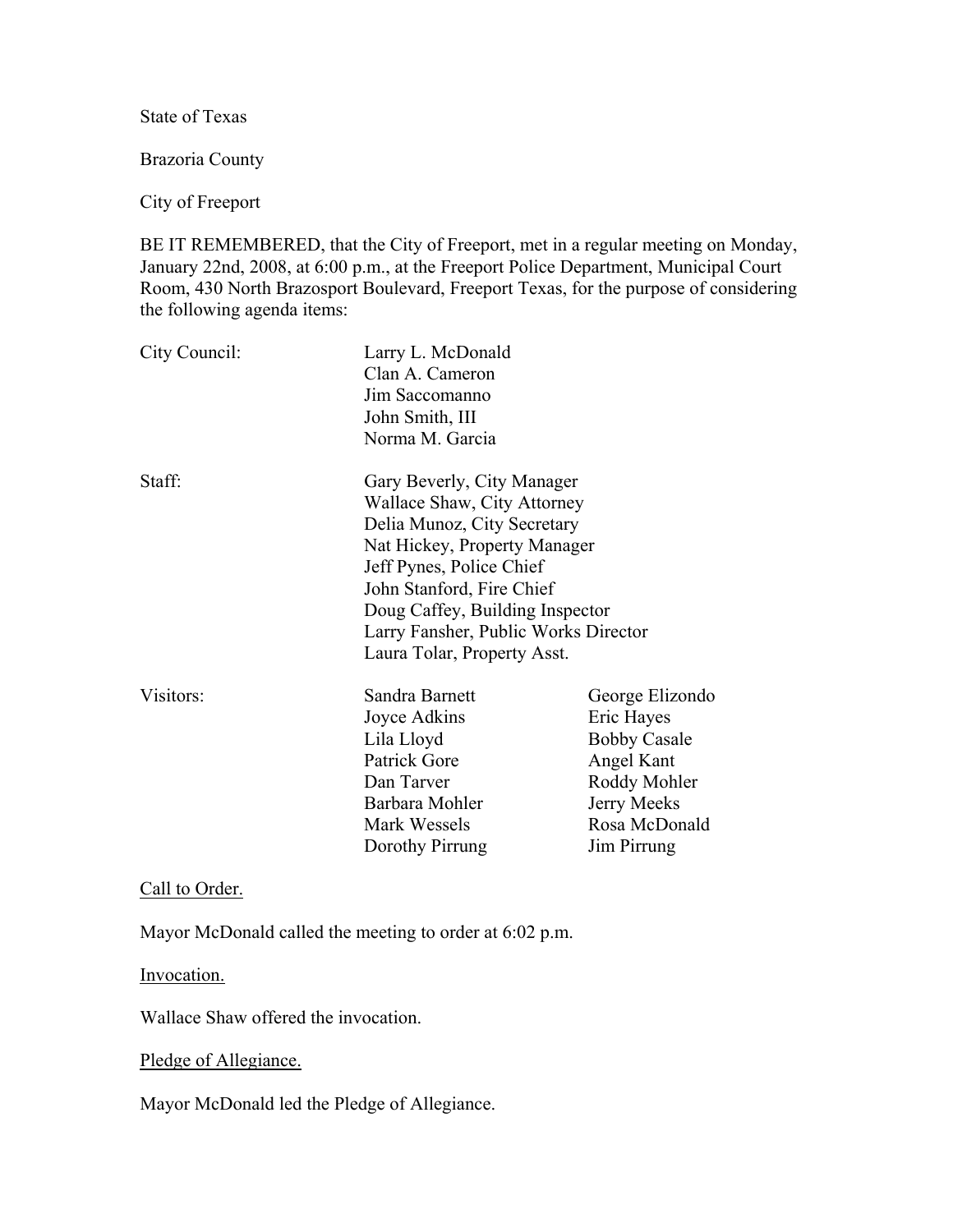# Consideration of the approval of the January 7th, & January l4th, 2008 Council Minutes.

On a motion by Councilman Saccomanno, seconded by Councilman Cameron, with all present voting "aye", Council unanimously approved the January 7th, & January l4th, 2008 Council Minutes.

### Attending Citizens and Their Business.

Joyce Adkins of 102 N. Ave. C, complained that she had not had any garbage service since Thanksgiving, 2007. She stated that service was poor and they were not full filling their contract.

Consideration of the approval of authorizing the Mayor to sign a contract with Gary Beverly employing him as City Manager.

On a motion by Councilman Smith, seconded by Councilman Cameron, with all present voting "aye", Council unanimously approved the Mayor to sign a contract with Gary Beverly employing him as City Manager.

Consideration of the approval of Ordinance No. 2008-2185, calling the Annual General Election for the City of Freeport at which the voters of said City residing in Wards A and C shall be permitted to vote for or against the candidates for Positions A and C on the City Council of the City of Freeport.

On a motion by Councilman Cameron, seconded by Councilwoman Garcia, with all present voting "aye", Council approved Ordinance No. 2008-2185 calling the Annual General Election for the City of Freeport in which the voters of said City residing in Wards A and C shall be permitted to vote for or against the candidates for Positions A and C on the City Council of the City of Freeport.

Consideration of the approval of Ordinance No. 2008-2186 calling the Charter Amendment Election.

On a motion by Councilman Cameron, seconded by Councilman Smith, with all present voting "aye", Council unanimously approved Ordinance No. 2008-2186 calling the Charter Amendment Election.

Consideration of the approval of Ordinance No. 2008-2187, adding a section 32.00.4 to Chapter 32 of the said code providing for review in its final form by the Planning Commission of any ordinance affecting traffic or zoning.

On a motion by Councilman Smith, seconded by Councilman Cameron, with all present voting "aye", Council unanimously approved Ordinance No. 2008-2187, adding a section 32.00.4 to Chapter 32 of the said code providing for review in its final form by the Planning Commission of any ordinance affecting traffic or zoning.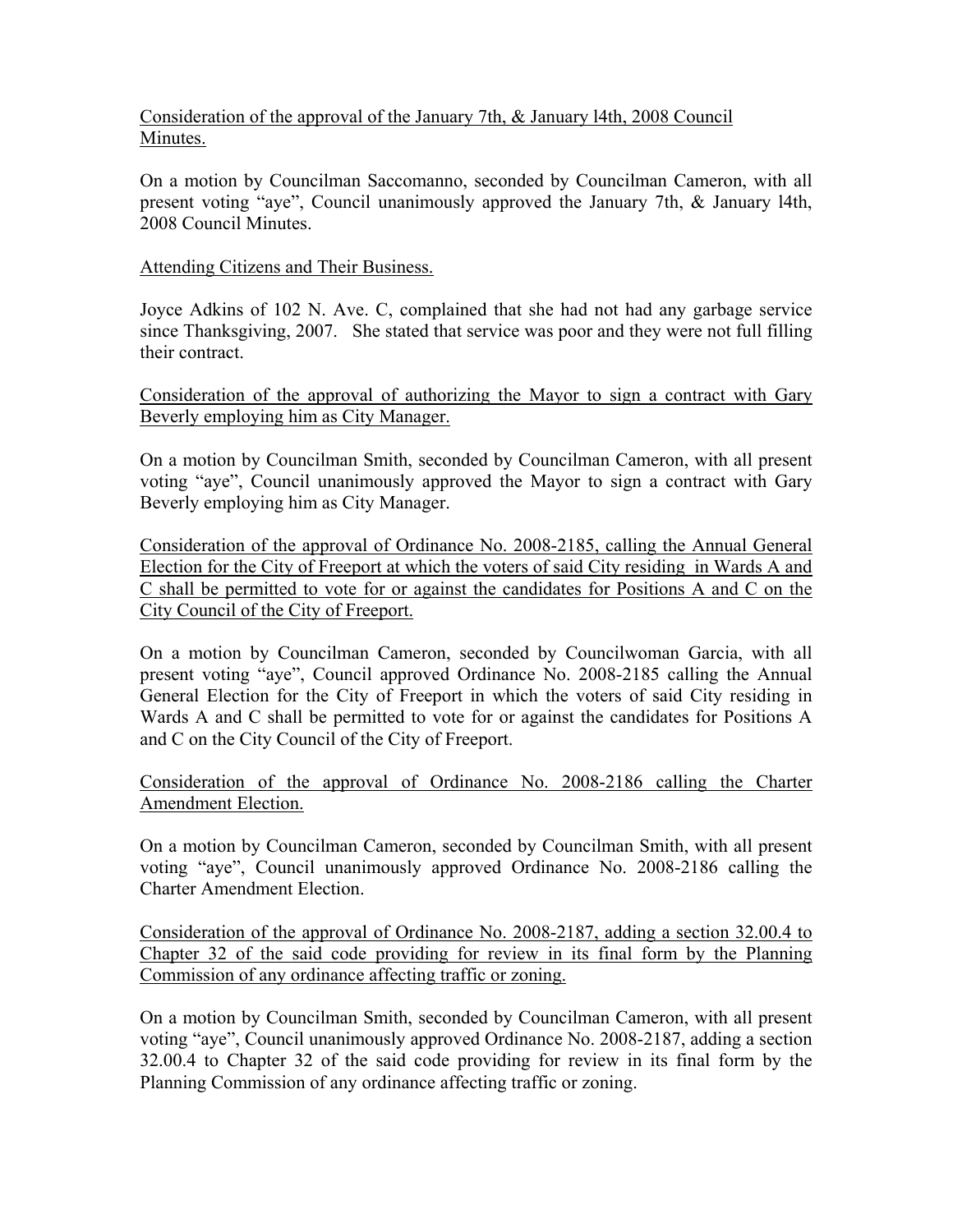Consideration of the approval of Ordinance No. 2008-2188, adding a section 32.00.4 to Chapter 32 of the said code providing for review in its final form by the Planning Commission of any ordinance affecting traffic or zoning.

On a motion by Councilman Saccomanno, seconded by Councilman Smith, with all present voting 3 to 2, Council approved Ordinance No. 2008-2188 adding a section 32.00.4 to Chapter 32 of the said code providing for review in its final form by the Planning Commission of any ordinance affecting traffic or zoning. Mayor McDonald and Councilman Cameron opposed.

Consideration of the approval of Resolution No. 2008-2161, appointing Mary Talbert to the Senior Citizens Commission of said City.

On a motion by Councilman Saccomanno, seconded by Councilman Smith, with all present voting "aye", Council unanimously approved Resolution No. 2008-2161, appointing Mary Talbert to the Senior Citizens Commission of said City.

Consideration of the approval of Resolution No. 2008-2162, approving publication of notice of intention to issue certificates of obligation and providing an effective date for Velasco Boulevard from 7<sup>th</sup> Street to Gulf Boulevard.

On a motion by Councilman Saccomanno, seconded by Councilman Smith, with all present voting 3 to 2, Council approved Gary Beverly's recommendation to approve Resolution No. 2008-2162, approving publication of notice of intention to issue certificates of obligation and providing an effective date for Velasco Boulevard from  $7<sup>th</sup>$ Street to Gulf Boulevard. Mayor McDonald and Councilman Cameron opposed.

Consideration of the approval of selling the City's interest at Block 2, Lot 28, Bridge Harbor Section 2, A0051 F. J. Calvit, BCIC Division 8, Acct. 2190-0193- 000, known as off Marlin Drive.

On a motion by Councilman Saccomanno, seconded by Councilman Smith, with all present voting 3 to 2, after a lengthy discussion, Council declined selling the City's interest at Block 2, Lot 28, Bridge Harbor Section 2, A0051 F. J. Calvit, BCIC Division 8, Acct. 2190-0193-000, known as off Marlin Drive. Mayor McDonald and Councilman Cameron opposed.

Consideration of the approval of selling the City's interest at Block 2, Lot 26, Bridge Harbor Section 2, Abstract 51 F. J. Calvit, BCIC Division 8, Acct. No. 2190-0191-000 known as off Marlin Drive.

On a motion by Councilman Saccomanno, seconded by Councilman Smith, with all present voting 3 to 2, after a lengthy discussion, Council declined selling the City's interest at Block 2, Lot 26, Bridge Harbor Section 2, Abstract 51 F. J. Calvit, BCIC Division 8, Acct. No. 2190-0191-000 known as off Marlin Drive. Mayor McDonald and Councilman Cameron opposed.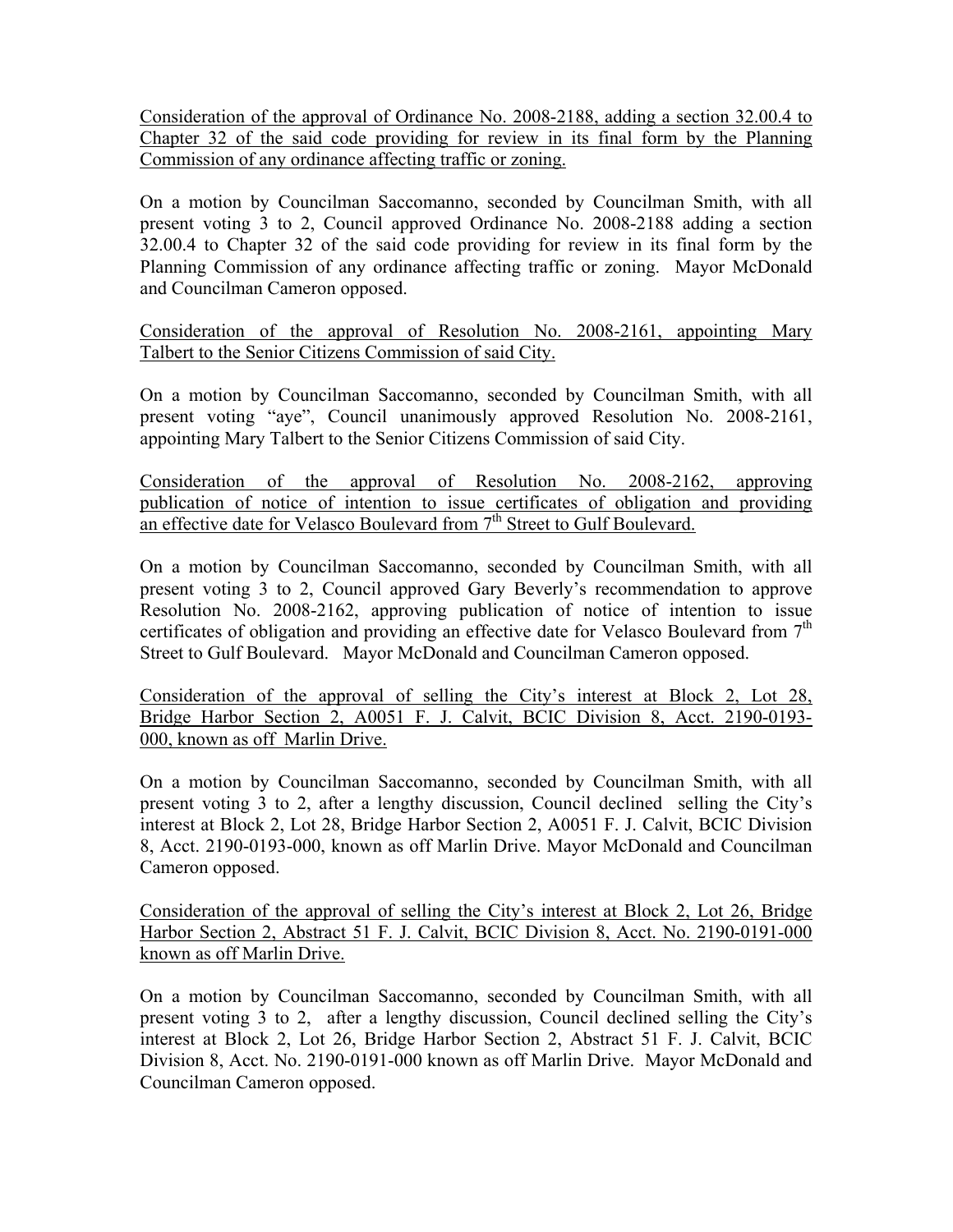Consideration of the approval of selling the City's interest at Block 1, Lot 28, Bridge Harbor Sec. 2, F. J. Calvit, BCIC Division 8, Acct. No. 2190-0164- 000, known as off Marlin Drive.

On a motion by Councilman Saccomanno, seconded by Councilman Smith, with all present voting 3 to 2, after a lengthy discussion, Council declined selling the City's interest at Block 1, Lot 28, Bridge Harbor Sec. 2, F. J. Calvit, BCIC Division 8, Acct. No. 2190-0164- 000, known as off Marlin Drive. Mayor McDonald and Councilman Cameron opposed.

Consideration of the approval of selling the City's interest at Block 2, Lot 16, Bridge Harbor Section 2, Abstract 51 F. J. Calvit, BCIC Division 8, Acct. No. 2190-0182-000, known as off Marlin Drive.

On a motion by Councilman Saccomanno, seconded by Councilman Smith, with all present voting 3 to 2, after a lengthy discussion, Council declined selling the City's interest at Block 2, Lot 16, Bridge Harbor Section 2, Abstract 51 F. J. Calvit, BCIC Division 8, Acct. No. 2190-0182-000, known as off Marlin Drive. Mayor McDonald and Councilman Cameron opposed.

Consideration of the approval of selling the City's interest at Block 2, Lot 6, Bridge Harbor Section 2, Abstract 51, F. J. Calvit, BCIC Division 8, Acct. No. 2190-0172-000, known as off Marlin Drive.

On a motion by Councilman Saccomanno, seconded by Councilman Smith, with all present voting 3 to 2, after a lengthy discussion, Council declined selling the City's interest at Block 2, Lot 6, Bridge Harbor Section 2, Abstract 51, F. J. Calvit, BCIC Division 8, Acct. No. 2190-0172-000, known as off Marlin Drive. Mayor McDonald and Councilman Cameron opposed.

Consideration of the approval of selling the City's interest at Block 3, Lot 7, Bridge Harbor Section 2, Abstract 51, F. J. Calvit, BCIC Division 8, Acct. No. 2190-0201-000, known as off Marlin Drive.

On a motion by Councilman Saccomanno, seconded by Councilman Smith, with all present voting 3 to 2, after a lengthy discussion, Council declined selling the City's interest at Block 3, Lot 7, Bridge Harbor Section 2, Abstract 51, F. J. Calvit, BCIC Division 8, Acct. No. 2190-0201-000, known as off Marlin Drive. Mayor McDonald and Councilman Cameron opposed.

Consideration of the approval of selling the City's interest at Block 4, Lot 20, Bridge Harbor Section 2, Abstract 51, F. J. Calvit, BCIC Division 8, Acct. No. 2190-0246-000, known as off Marlin Drive.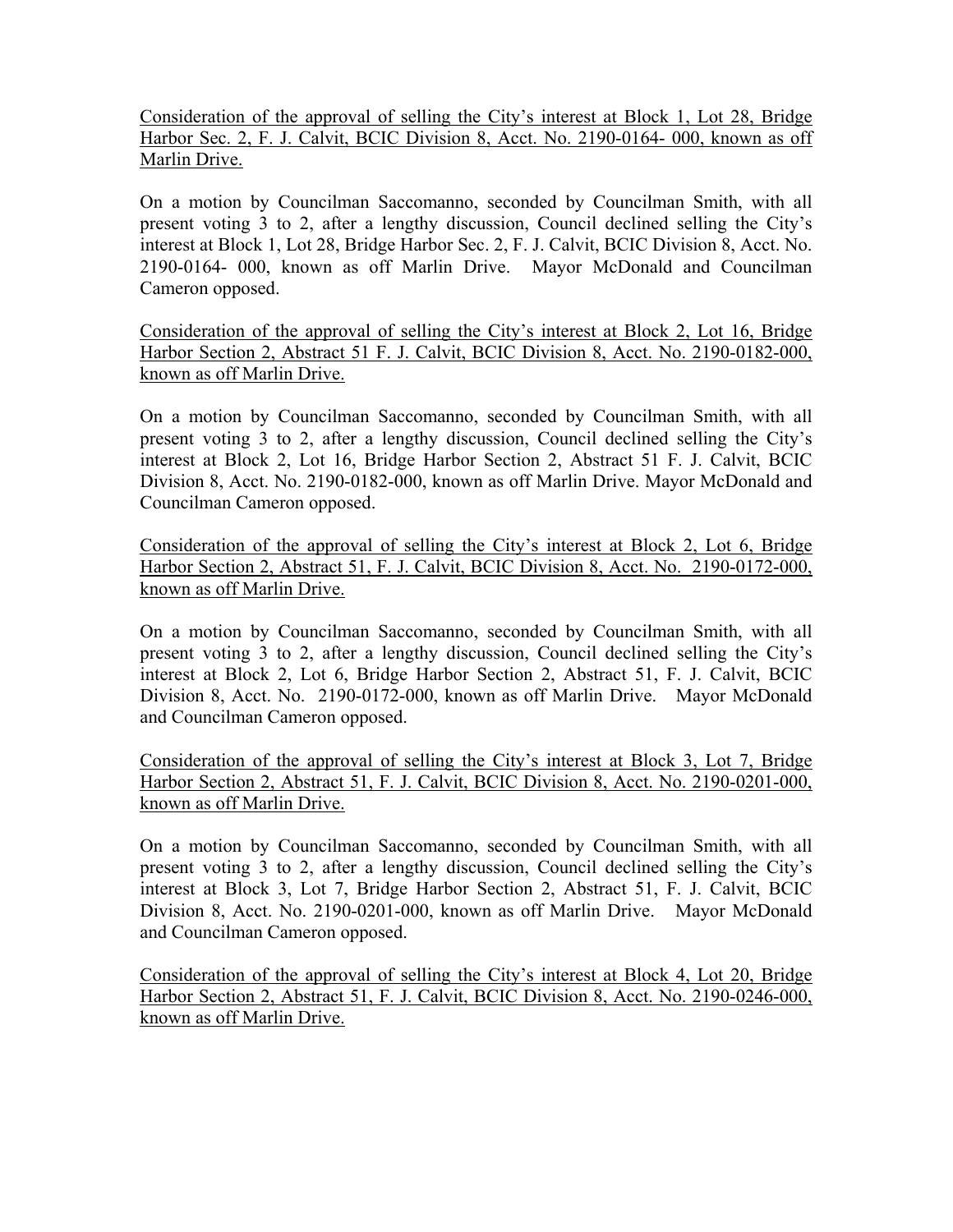On a motion by Councilman Saccomanno, seconded by Councilman Smith, with all present voting 3 to 2, after a lengthy discussion, Council declined selling the City's interest at Block 4, Lot 20, Bridge Harbor Section 2, Abstract 51, F. J. Calvit, BCIC Division 8, Acct. No. 2190-0246-000, known as off Marlin Drive. Mayor McDonald and Councilman Cameron opposed.

Consideration of the approval of selling the City's interest at Block 2, Lot 15, Bridge Harbor Section No. 2, Abstract 51 F. J. Calvit, BCIC Division 8, Acct. No. 2190-0181- 000, known as off Marlin Drive.

On a motion by Councilman Saccomanno, seconded by Councilman Smith, with all present voting 3 to 2, after a lengthy discussion, Council declined selling the City's interest at Block 2, Lot 15, Bridge Harbor Section No. 2, Abstract 51 F. J. Calvit, BCIC Division 8, Acct. No. 2190-0181-000, known as off Marlin Drive. Mayor McDonald and Councilman Cameron opposed.

Consideration of the approval of selling the City's interest at Block 85, Lot 13-14, Velasco Townsite, Acct. No 8110-0858-000, known as 121-123 South Ave. F.

On a motion by Councilman Saccomanno, seconded by Councilwoman Garcia, with all present voting 3 to 2, Council declined selling the City's interest at Block 85, Lot 13-14, Velasco Townsite, Acct. No. 8110-0858-000, known as 121-123 South Ave. F. Mayor McDonald and Councilman Cameron opposed.

Consideration of the approval of selling the City's interest at Block 6, Lot 26, Southview Garden S/D, Acct. No. 7750-0115-000, known as 818 W. 11<sup>th</sup> Street.

On a motion by Councilman Smith, seconded by Councilman Saccomanno, with all present voting 3 to 2, Council declined selling the City's interest at Block 6 Lot 26, Southview Gardens S/D, Acct. No. 7750-0115-000, known as 818 W. 11<sup>th</sup> Street. Mayor McDonald and Councilman Cameron opposed.

Consideration of the approval of selling the City's interest at Block 758, Lot 2, Velasco Townsite, Acct. No. 8110-3584-000, known as 1522 North Ave. M.

On a motion by Councilman Saccomanno, seconded by Councilman Cameron, with all present voting "aye", Council unanimously approved selling the City's interest at Block 758, Lot 2, Velasco Townsite, Acct. 8110-3584-000, known as 1522 N. Ave. M.

Consideration of the approval of selling the City's interest at Block 718, Lot 17-18, Velasco Townsite, Acct. No. 8110-3118-000, known as 1209-1211 North Ave. P.

On a motion by Councilman Smith, seconded by Councilman Saccomanno, with all present voting 3 to 2, Council declined selling the City's interest at Block 718, Lot 17- 18, Velasco Townsite, Acct. No. 8110-3118-000, known as 1209-1211 North Ave. P. Mayor McDonald and Councilman Cameron opposed.